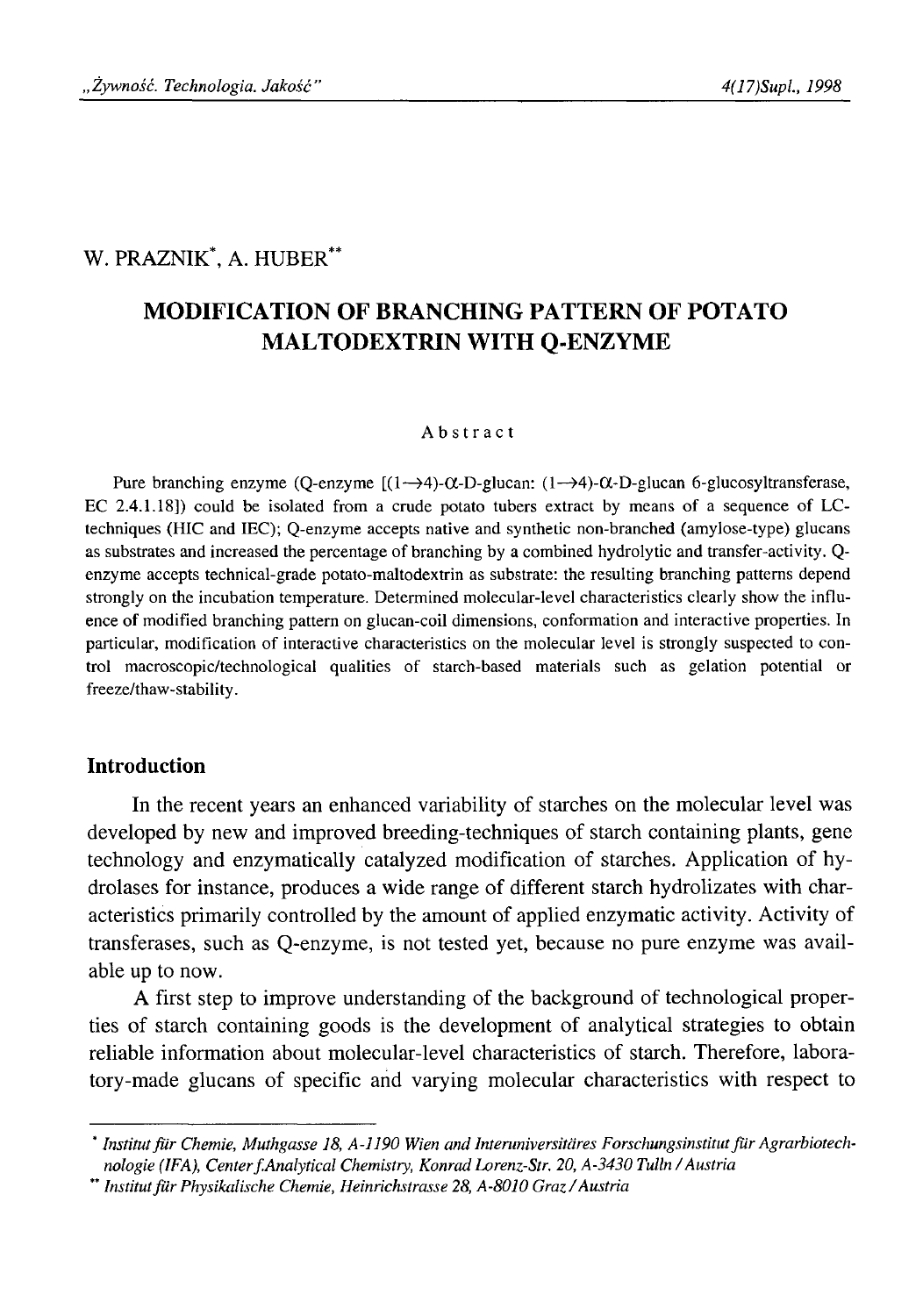branching pattern, molecule dimension, conformation and interactive potential need to be established to investigate correlations between the molecular and the macroscopic/technological level.

A first kind of laboratory-made glucans are synthetic amyloses, non-branched  $\alpha(1)$ —>4)-linked glucans, which are studied now for years already. *In vitro* synthesis of amylose by means of phosphorylase was introduced by Pfannemiiller who investigated functionality of non-branched starch-glucans [1-3]. Sshe isolated highly active phosphorylase from potato and stabilized it to maintain constant substrate turnover during synthesis. Such Phosphorylase-catalyzed syntheses with glucose-1-phosphate as substrate and maltooligomers of  $dp \geq 3$  as starters provide quite uniform polymers with a degree of polymerization which simply is controlled by the concentration of the starteroligomers.

But non-branched glucans are just one kind out of a wide range of starch glucans if the branching pattern is considered as criterion for discrimination. Thus, for an appropriate correlation of molecular glucan-characteristics with macroscopic level starchproperties, additionally branched 'amylopectin'-type glucans with  $\alpha(1\rightarrow4)$  and more or less  $\alpha(1\rightarrow6)$  linked branches need to be investigated.

For the modification of amy lose-type, purely  $\alpha(1 \rightarrow 4)$ -linked non-branched, glucans into amylopectin-type, short-chain branched glucans, branching-enzyme Qenzyme  $[(1\rightarrow4)\cdot\alpha$ -D-glucan:  $(1\rightarrow4)\cdot\alpha$ -D-glucan 6-glucosyltransferase, EC 2.4.1.18] needs to be isolated from plants and stabilized after purification and during application [4-6]. Complexity is even increases as Q-enzyme owns a twofold activity: hydrolytic and transfer activity. As a result, depending on reaction conditions and amylosecharacteristcs, a wide range of differently branched glucans may be achieved by the application of Q-enzyme. The scheme of transfer-activity of Q-enzyme is illustrated in Fig. 1 with non-branched glucan (nb-Glc) as substrate for the formation of short-chain branched glucans (scb-Glc).

 $n\text{b-Glc}_{n}$  +  $n\text{b-Glc}_{m}$   $\longrightarrow$   $\left[\alpha(1\text{+}4)_{n} \alpha(1\text{+}6)_{n}\right]$  -scb-GlC<sub>n+m</sub>

Fig. 1. Scheme of modification of non-branched glucans (nb-Glc) into short-chain branched glucans (scb-Glc) by the transfer-activity of Q-enzyme.

Isolation and purification of Q-enzyme from potato and application of the stabilized branching enzyme  $[(1\rightarrow4)-\alpha-D-g]u$ can:  $(1\rightarrow4)-\alpha-D-g]u$ can 6glucosyltransferase, EC 2.4.1.18] on technical-grade potato maltodextrin as substrate will be presented and discussed. Additionally, the consequences of modification of the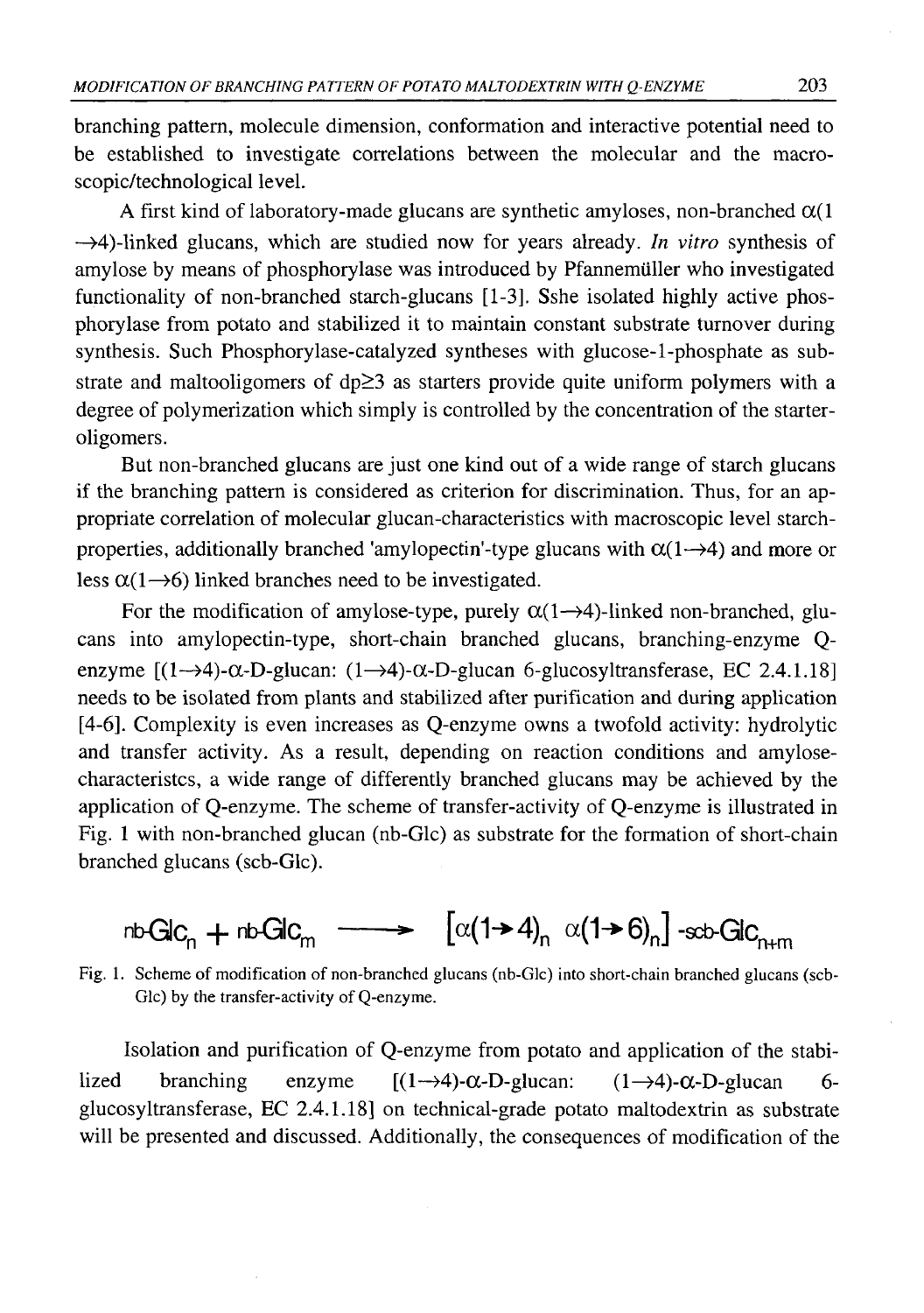maltodextrin branching pattern on the physico-chemical characteristics will be illustrated.

### **Experimental**

### *Material*

Potato tubers, vs. Fambo, which were utilized to extract Q-enzyme, were grown in GroBenzersdorf, Lower Austria/Austria at controlled conditions. Technical-grade potato maltodextrin (C-Pur 1906), which was used as substrate for the purified Qenzyme, was provided by Cerestar/Belgium.

## *Preparation of the crude Q-enzyme extract from potato tubers*

500 g freshly harvested potatoes were washed, peeled, cut in small pieces and homogenized after mixing with 20 mL of 4°C Cleland-buffer pH 7.3 [50 mM Tris (2amino-2-(hydroxymethyl)-l,3-propandiol), 2.5 mM DTT (1,4-dithiothreitol), 5 mM EDTA (etylendiamintetraaceticacid), set to pH 7.3 by means of citric acid]. Particles exceeding the millimeter range were removed from the cooled (4°C) suspension by filtration, starch and starch-accompanying materials by centrifugation (20 min, 4°C, 30000 g). The clear filtrate was mixed with ammonium sulfate to yield a solution percentage of 20% and was stored over night for protein precipitation. The resulting precipitate was removed from the solution by centrifugation (20 min,  $4^{\circ}$ C, 30000 g). Then, ammonium sulfate concentration in the supernatant was increased to 50% and left once again over night at 4°C. This second precipitate again was removed from the solution by centrifugation (20 min,  $4^{\circ}$ C, 30 000 g), resuspended in a small volume of 0.01 M Cleland buffer and stored at -80 $^{\circ}$ C under N<sub>2</sub> for final purification.

## *Purification of the crude Q-enzyme extract by means of Hydrophobic Interaction Chromatography (HIC)*

15 mL of the -80 $\degree$ C/N<sub>2</sub>-stored crude protein extract is applied to the Fractogel TSK Butyl-650 (M) HIC-system (Merck/FRG; 70x50 mm) which was equilibrated with Cleland-buffer dissolved 30% ammonium sulfate. Elution of different protein fractions at a flow rate of 4 mL/min was achieved by a step-gradient of decreasing ammoniumsulfate concentration:  $30\% \rightarrow 20\% \rightarrow 15\% \rightarrow 10\% \rightarrow 0\%$ . The 10%fraction was collected and proteins precipitated over night by increasing ammonium sulfate concentration to 50%. The precipitate was separated from the supernatant by centrifugation (30 min,  $4^{\circ}$ C, 13000 g) and resuspended in a small volume of 0.01 M Cleland-buffer. The obtained enzyme could be stored without significant loss of activity for several days at 4°C.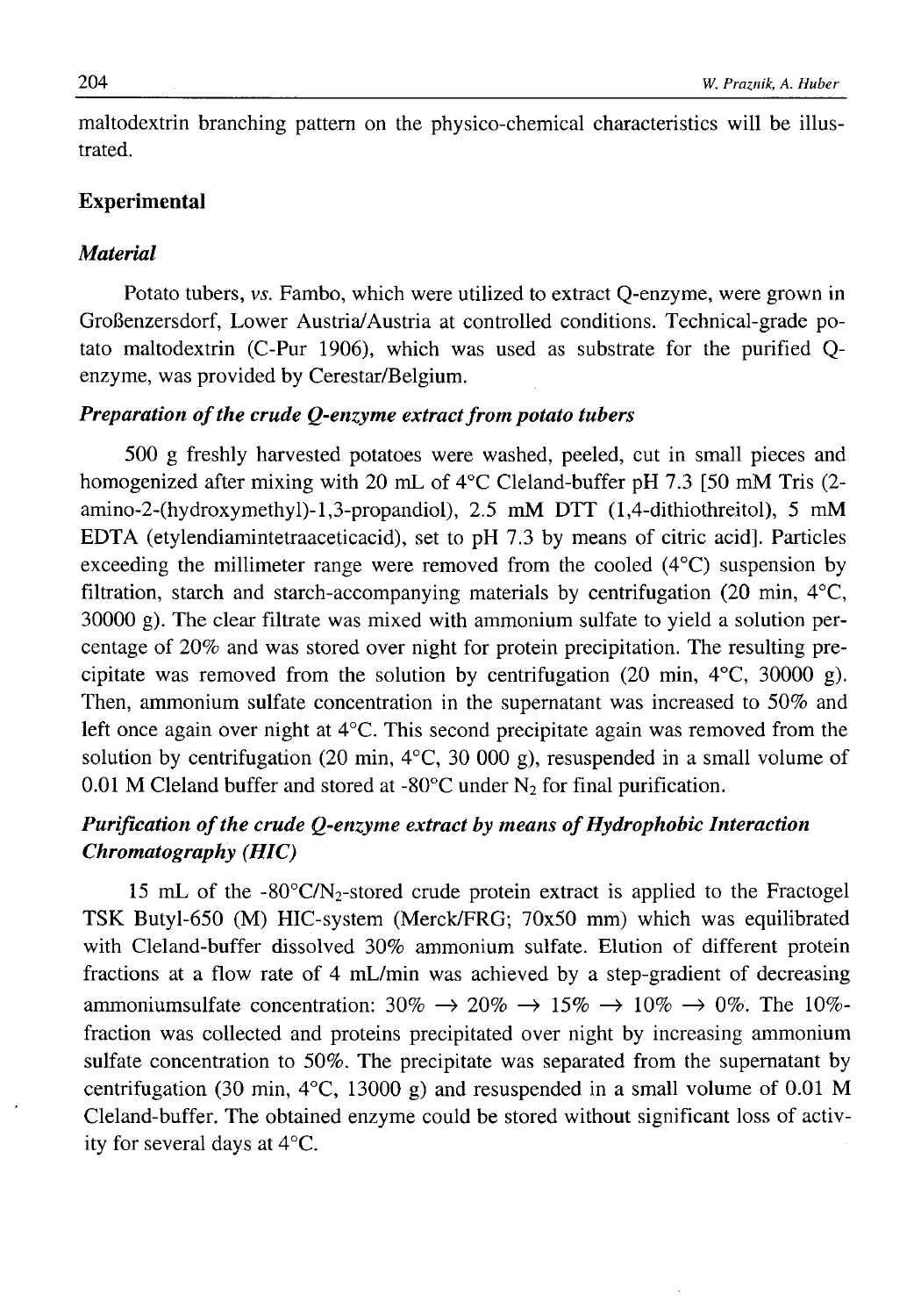## *Purification of an HIC-fraction of the crude Q-enzyme extract by means of Ion-Exchange Chromatography (IEC)*

Before the proteins of the HIC-10%-eluted pool were applied on the ion-exchange matrix, the solution was de-salted by means of Centriprep-vials (Amicon, No.4306, cut-off 30 kDa) by two-times adding 0.01 M Cleland-buffer. Then, the obtained 15 mL of de-salted protein-solution was applied to a DEAE (diethylamionoethyl-cellulose) matrix (Merck/FRG; Fractogel EMD DEAE 650 (S); 150x26 mm) and eluted with 0.01M Tris buffer and a NaCl step-gradient: 0.00 M  $\rightarrow$  0.30 M  $\rightarrow$  0.35 M. The major amount of Q-enzyme is eluted at 0.35 M NaCl conditions and proofed to be free of any kind of side-activities at electrophoretic tests.

## *PAGE of branching- and hydrolytic-enzyme: activity-staining [7]*

For verification of branching activity of the obtained enzyme and to distinguish branching activity from purely hydrolytic activities, PAGE (polyacryl gel electrophoresis) with activity-staining was performed with a 12% PA-gel and 1% starchcontaining gel on a Mini-Protean II (Biorad/FRG;  $P_{max}$ : 20 W, I<sub>max</sub>: 70 mA, U<sub>max</sub>: const. 200 V, gel thickness: 1mm); collector-gel: 4% PA ; collector-gel-buffer: 0.5M Tris with citrate acid at pH 6.8; separation-buffer: Tris/glycin pH=  $8.3$  (3.0g Tris and 14.4g glycin in 2 L Deionat). For activity staining after separation the gels were carefully washed with pure water and then equilibrated over night with incubation-buffer (50 mM Tris, 2 mM ascorbic acid set with citric acid to pH 7.5). The surface-cleaned equilibrated gel then is put for 30 min into an iodine-solution  $(0.1 \text{ g}$  iodine, 1.5 g KJ per 1 L Deionat) for staining of reaction products.

## *Photometric test of O-enzyme activity with iodine staining*

1-2 mg of long-chain branched (lcb) starch glucan (Sigma S-4501) is dissolved in 1 mL Cleland buffer and mixed with an aliquot of enzyme-solution and stored for 48 hours at room temperature. Enzymatic activity is determined for test- and blindmixtures by photometric scanning of the maxima of formed iodine/starch-complexes. The photometrically investigated solutions contain:  $500 \mu L$  test-solution, 2 mL Deionat, 200 μΕ iodine solution (0.1 g iodine, 1.5 g KJ for 1 L Deionat).

### *Incubation of Q-enzyme with aqueous dissolved potato maltodextrins*

A 40mg/mL solution of potato maltodextrin in 0.01M Cleland-buffer pH 7.3 was obtained by slightly raising temperature. 25 mL of this solution was diluted with buffer (blank) or Q-enzyme solution to yield a volume of 50 mL. A small amount of NaN3 was added to the glucan-solution to prevent microbial growth; oxidation of Q-enzyme is prevented by  $N_2$ -atmosphere and reductive conditions in the solution. The batches were kept at two reaction-temperatures: 4°C and 20°C. After 5 days of incubation the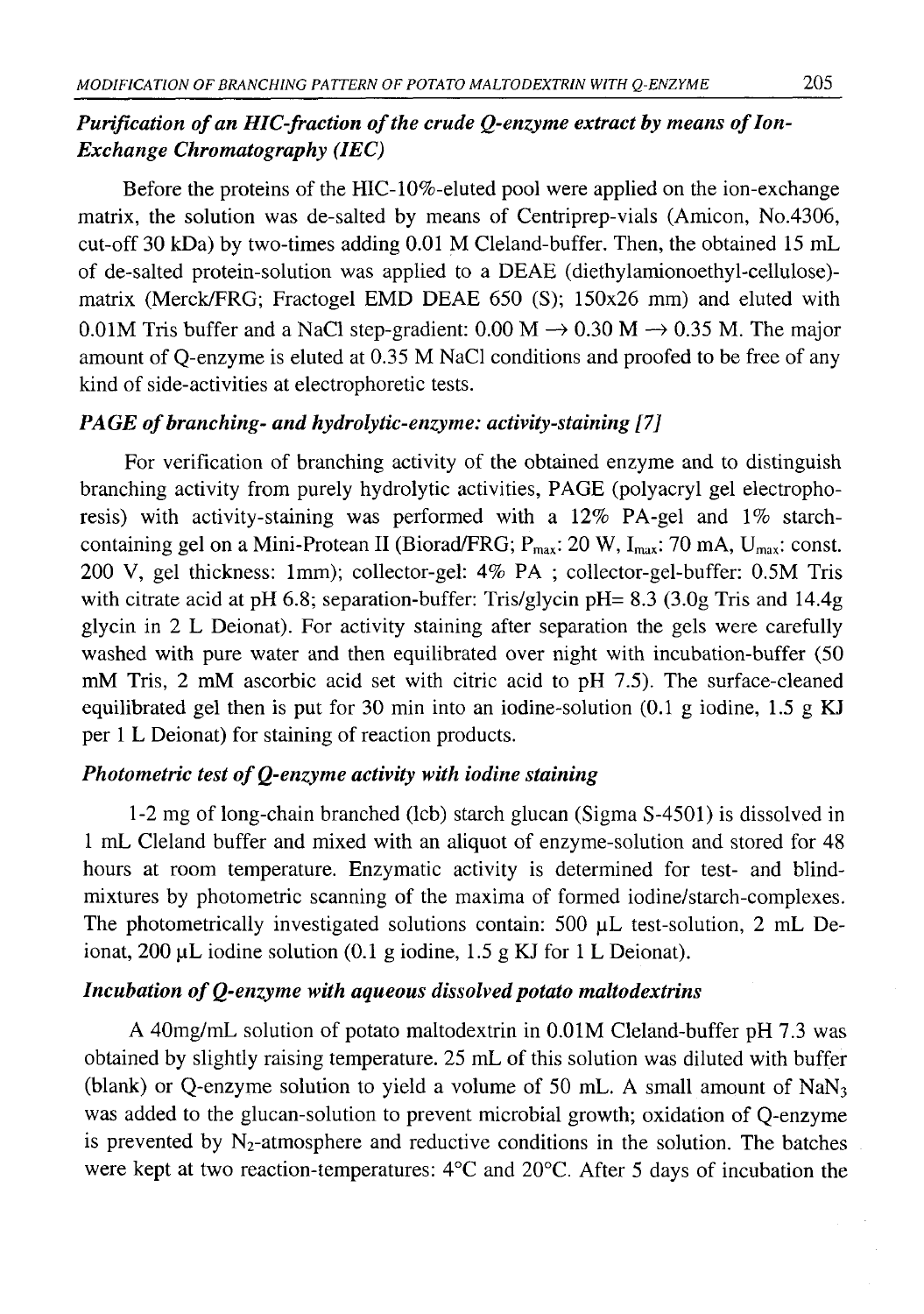samples were analyzed with respect to the absorption spectra of glucan/iodine-complex and provided for further and more detailed destructive and non-destructive investigations.

## *Destructive analysis of Q-enzyme modified maltodextrin: controlled debranching with pullulanase and isoamylase combined with LC-fragment analysis*

3 mL of each enzyme/substrate-solution was set to pH 3.7 with acetic acid/acetate-buffer, mixed with 10 µL isoamylase-suspension (Hayashibara Biochem. Lab./Japan, Lot No. 30600) and kept at 50°C for 24 hours. Then the solution was set to pH 5.5 with 0.1 M NaOH and mixed with 5  $\mu$ L Pullulanase-suspension (Hayashibara Biochem. Lab./Japan, Lot No. 002232). After 6 hours at  $37^{\circ}$ C once again 5 µL of Pullulanase-suspension was added. After 24 hours at 37°C the solution was short-time boiled to denaturate proteins completely and then diluted 1:4 with Deionat for LCanalyses of obtained glucan-fractions.

 $50 \mu L$  of the completely debranched glucan fractions, representing the constituting glucan-chain length distribution, were applied to a Carbopack PA 100 (Dionex, 4x200 mm) and eluted at a flow rate of 0.8 mL/min with a continuos gradient starting from H<sub>2</sub>O/1 M NaOH  $\rightarrow$  1 M NaOH/1 M NaAc. Detection of eluted carbohydrates was done with an electrochemical detector.

## *Non-destructive analysis of Q-enzyme modified starch-glucans: SEC-DRI/LALLS*

Absolute molecular weight of the glucan-chain distributions was determined by means of size-exclusion chromatography combined with dual detection of scattering intensity (low angle laser light scattering device) and mass (differential refractive index detector (SEC-DRI/LALLS). 200 µL of each sample solution was separated on a series of SEC-columns (TSK/Japan; PW6000, 5000G, 4000G, 3000G: 300+300+300+300 x 7.5 mm) at a flow rate of 0.8 mL/min with 0.1 M aqueous NaCl as eluent. Individual SEC-separated fractions were detected with respect to their scattering intensity at a scattering angle of 5° (TSP/USA; KMX-6;  $\lambda$ =632 nm) and with respect to their mass (Wyatt/USA; Optilab 903, interferometric differential refractometer  $\lambda$ =630 nm). Data acquisition was performed with software package CODAwin, data processing and documentation with software package CPCwin (both: A.H group /Austria).

## **Results and discussion**

For successful *in vitro* modification of branching patterns of starch polymers, branching enzyme (Q-enzyme) needs to be applied in an active form and in sufficient amounts. Q-enzyme, isolated from amyloplasts of storage cells of green plants, is an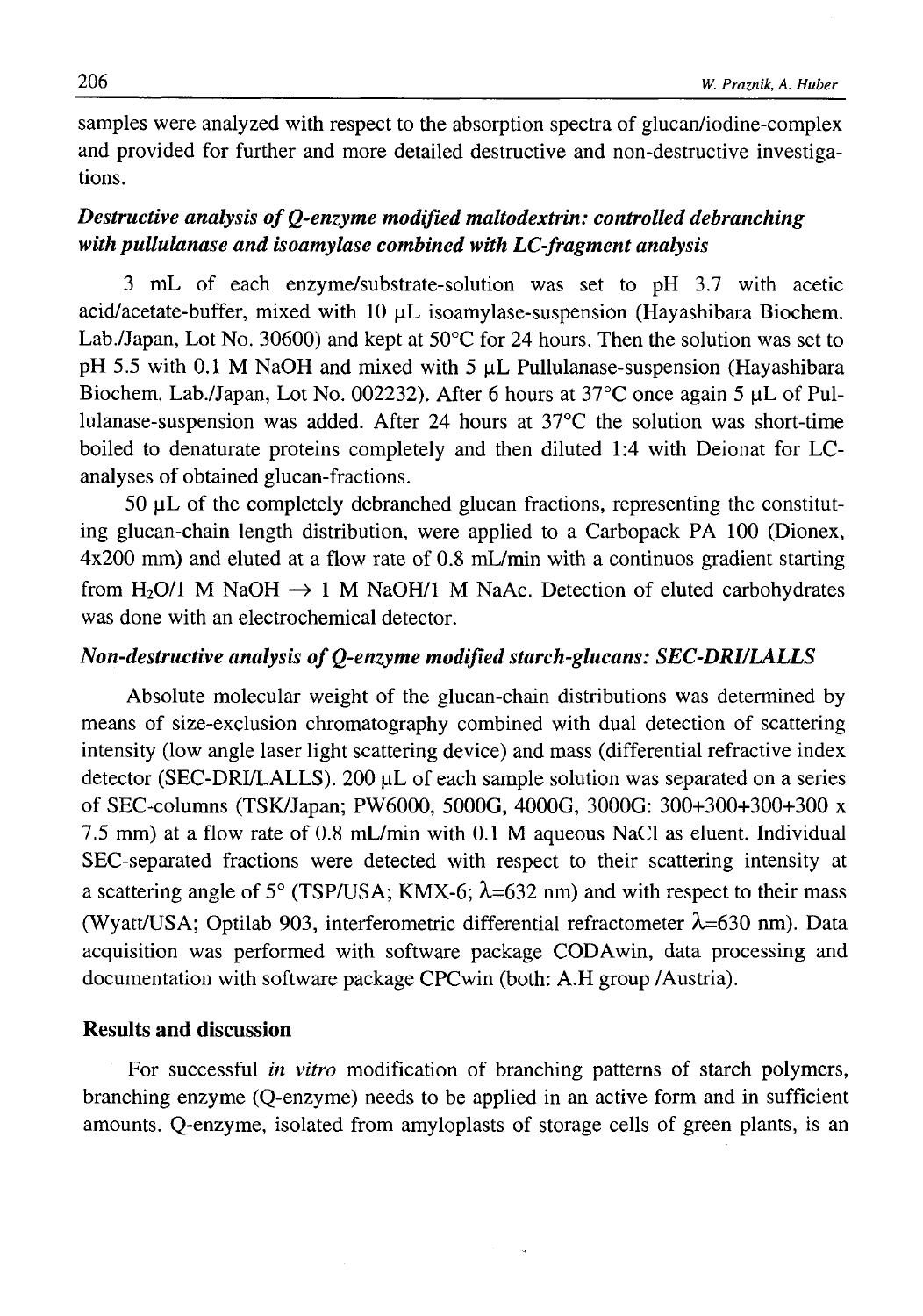oxidation-sensitive SH-enzyme and thus, requires a permanent reductive medium to stand the purification procedure.

## *Isolation and purification of Q-enzyme from potato*

Pure and active branching enzyme (Q-enzyme) was isolated by a sequence of liquid chromatographic techniques from potato tubers and by fractionated precipitation with ammonium sulfate from the crude-extract obtained from the initial homogenate. To prevent oxidation, reducing agents such as sodiumdithionit or 1,4-dithiothreitol, were applied at each single step of purification.



Fig. 2. Hydrophobic Interaction Chromatography (HIC) of crude enzyme extract from potato tubers with varying  $(NH_4)$ <sub>2</sub> SO<sub>4</sub> content as step-gradient 30-0%; in the eluent: Clelandpuffer, pH 7.4; (prefractionated by (NH<sub>4</sub>)<sub>2</sub> SO<sub>4</sub>-precipitation); Phosphorylase was identified in the 15% (NH<sub>4</sub>)<sub>2</sub> SO<sub>4</sub> pool; amylases were identified in the  $0\%$  (NH<sub>4</sub>)<sub>2</sub> SO<sub>4</sub> pool; Q-enzyme was eluted at  $10\%$  (NH<sub>4</sub>)<sub>2</sub>  $SO<sub>4</sub>$ ;

By means of hydrophobic interaction chromatography (HIC) phosphorylase, amylases, R-enzyme and Q-enzyme could be separated and eluted at different ammoniumsulfate molarities (Fig. 2). The PAGE-test of the different ammoniumsulfate-pools results in low amounts of hydrolytic side-activities for the Q-enzyme-pool (10% ammoniumsulfate). After purification of this pool with ion exchange chromatography (IEC), pure Q-enzyme, free of phosphorylase, amylases and R-enzymes, in appropriate amounts for application in modification reactions of glucan branching patterns could be achieved.

Branching activity of isolated and purified Q-enzyme was controlled by means of gel-electrophoresis (PAGE) combined with activity-staining to distinguish between amylases, R-enzyme and Q-enzyme.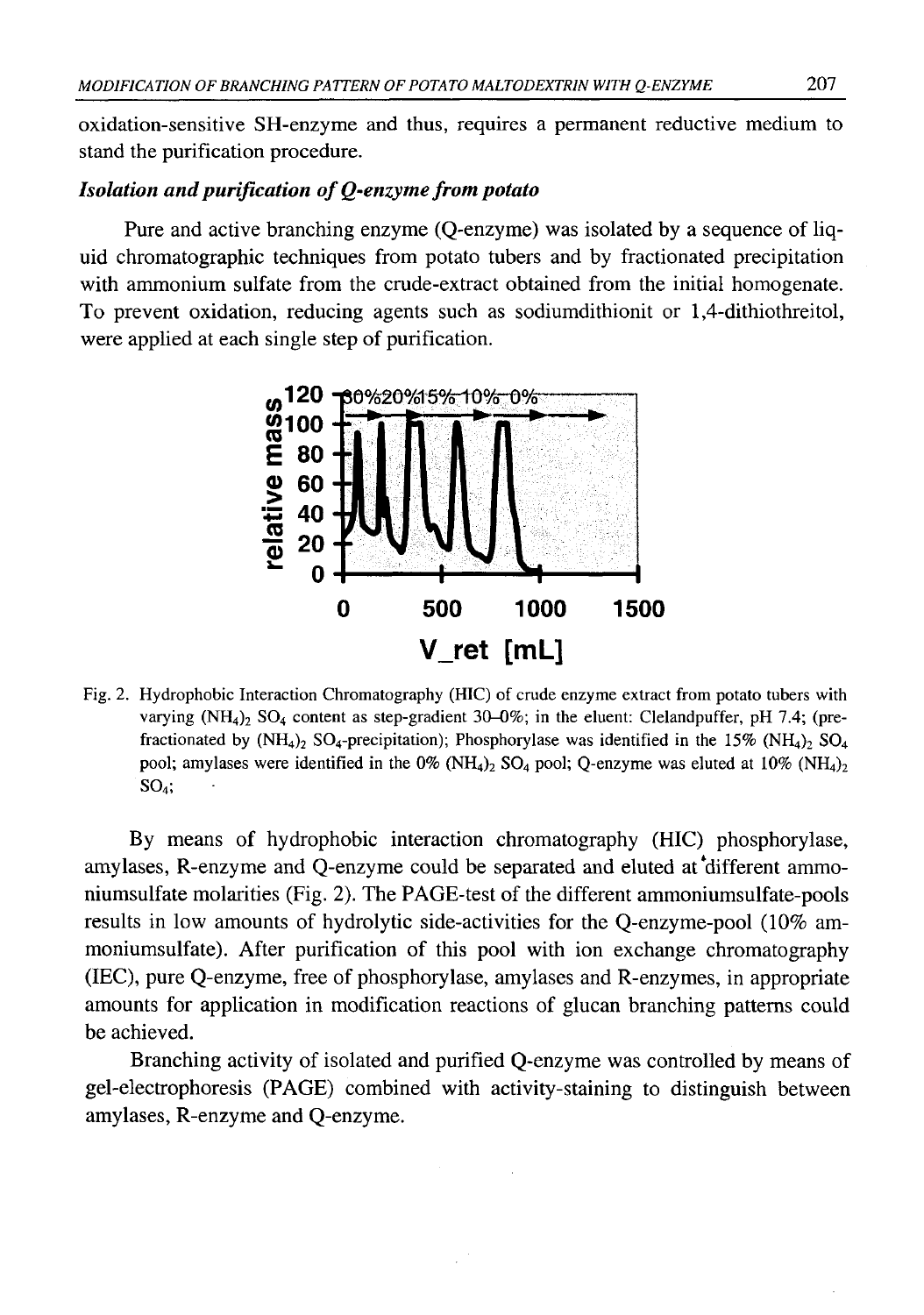

Fig. 3. VIS spectrum of long-chain branched (lcb) starch glucan, Sigma  $S-4501$  (-----), Q-enzyme modified starch glucan at  $20^{\circ}\text{C}$  (— $\Box$ ), O-enzyme modified starch glucan at  $4^{\circ}\text{C}$  (— $\Delta$ — $\rightarrow$ ); absorbance maxima: initial starch glucan: 590 nm, Q-enzyme modified at 20°C: 520 nm, Q-enzyme modified at 4°C: approx. 520 nm.

The gel-incorporated starch/iodine-complex comes up with a blue color, whereas at the Q-enzyme-position the gel-incorporated starch-complex turns red on a blue background, as it is a substrate for the Q-enzyme and becomes more branched than the initial sample. For purely hydrolytic enzymes, such as for amylases, either no color will found as the incorporated starch gets degraded and the glucan oligomers will be lost by diffusion, or a bright blue color comes up, such as for R-enzyme which hydrolizes branching positions. As a matter of fact, activity staining provides no quantitative information about enzyme Q-enzyme activity and about the formed products, however, it is a sensitive tool to identify presence/absence of pure Q-enzyme in protein fractions.

To investigate the activity of branching enzyme, long-chain branched (lcb) starch glucans ('amylose') was applied as substrates for the Q-enzyme. Fig. 3 shows a significant shift of the maximum to lower wavelengths in the absorption spectra of the glucan/iodine-complexes due to Q-enzyme activity. However, quantification of Q-enzyme activity due to the magnitude of the absorption maximum of glucan/iodine-complexes might be erroneous as the reducing conditions may interfere.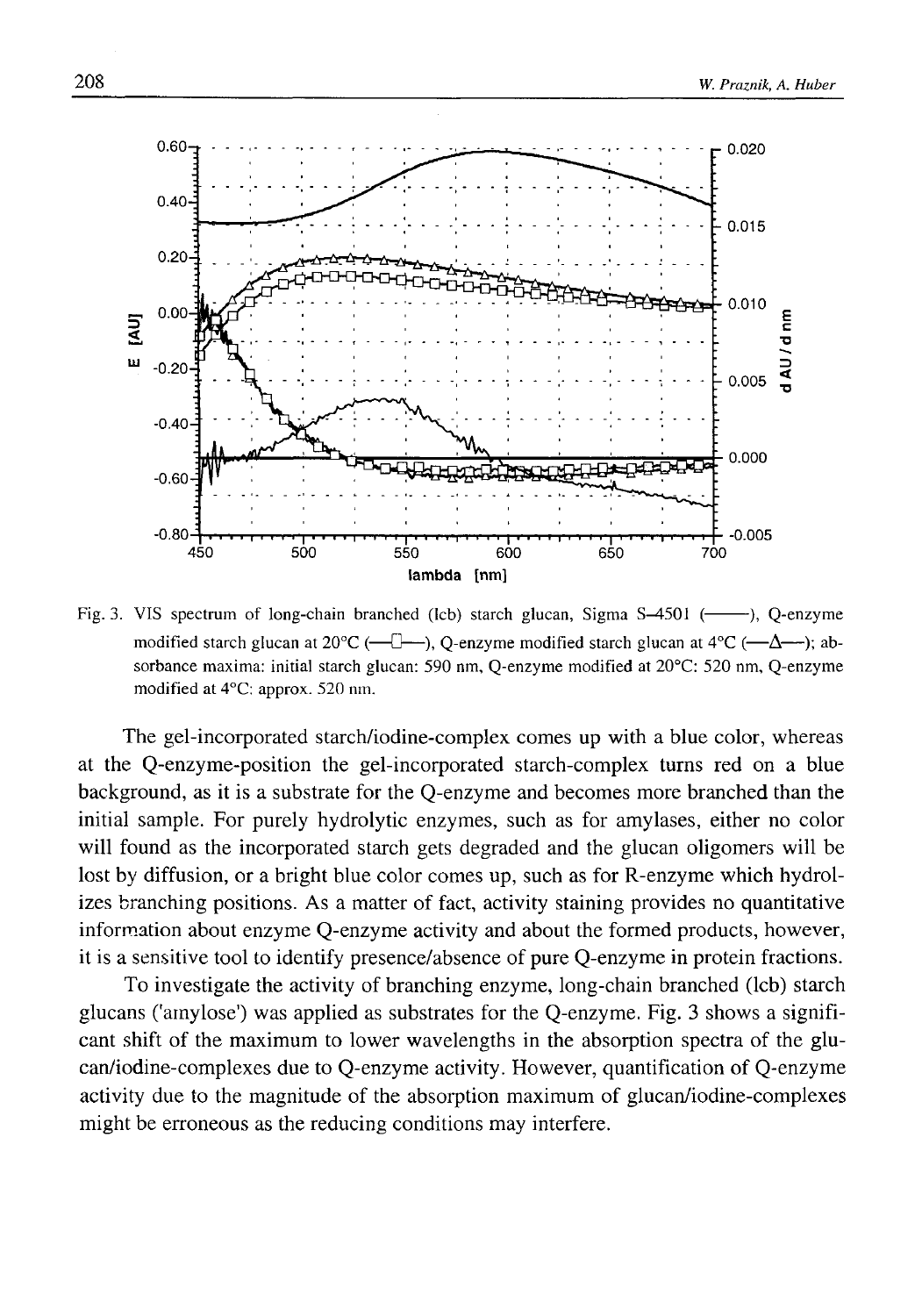## *Modification of potato maltodextrin with Q-enzyme*

Q-enzyme hydrolyzes  $\alpha(1\rightarrow4)$ -glycosidically linked glucans and transfers the resulting fragments inter- and/or intramolecular by formation of  $\alpha(1\rightarrow6)$ -glycosidic branching positions. For successful transfer the acceptor-glucan needs a non-branched  $\alpha(1\rightarrow4)$ -segments of at least dp 20-30. Degree of polymerization (dp) of hydrolytically formed glucans strongly depends on reaction temperature, however, the minimum for transfer is dp 6 [6, 8, 9].

Q-enzyme was applied to modify an water-soluble technical-grade potato maltodextrin with a high percentage of low-dp short-chain branched glucans (C-Pur 1906, Cerestar/B). In a first attempt Q-enzyme was incubated to aqueous 20 mg/mL potato starch maltodextrin solutions for 5 days at 20°C and at 4°C. Investigations of the formed products were focused on two major questions:

- is maltodextrin accepted as substrate: if yes, how will Q-enzyme modify these primarily low-dp short-chain branched glucans?
- if there is a modification of the branching pattern, will there be a correlated significant modification of physico-chemical characteristics?

As a first and qualitative indicator for the maltodextrin to be accepted as a substrate by the Q-enzyme, a shift of the maximum of glucan/iodine-absorption spectrum was observed (Fig. 4): the magnitude of the shift obviously depends on the reactiontemperature. The absorption maximum of the glucan/iodine-complex shifted from 540 nm to 520 nm at 20°C and close to 460 nm at 4°C.

Simultaneously, SEC-elution-profiles proof, that at both incubation temperatures molecular composition of potato maltodextrin was significantly modified by the Qenzyme (Fig. 5). High-dp glucans of the initial maltodextrin were eliminated by the hydrolitic activity of Q-enzyme (V<sub>ret</sub> 30 ... 36 mL), whereas compact low-dp glucancoils were formed. Q-enzyme-activity is higher at 4°C than at 20°C.

To obtain molecular weight (degree of polymerization) distributions, molecular weight averages and additional molecular characteristics, SEC combined with dualdetection of scattering intensity and fraction masses was applied [10-13] (Fig. 6). Excluding the extremely high-dp *5%* of observed components which most probably are due to aggregation phenomena, for both reaction temperatures average degree of polymerization decreased significantly due to the Q-enzyme action:  $dp_w = 54$  for  $4^{\circ}C$  and  $dp_w = 89$  for  $20^{\circ}$ C.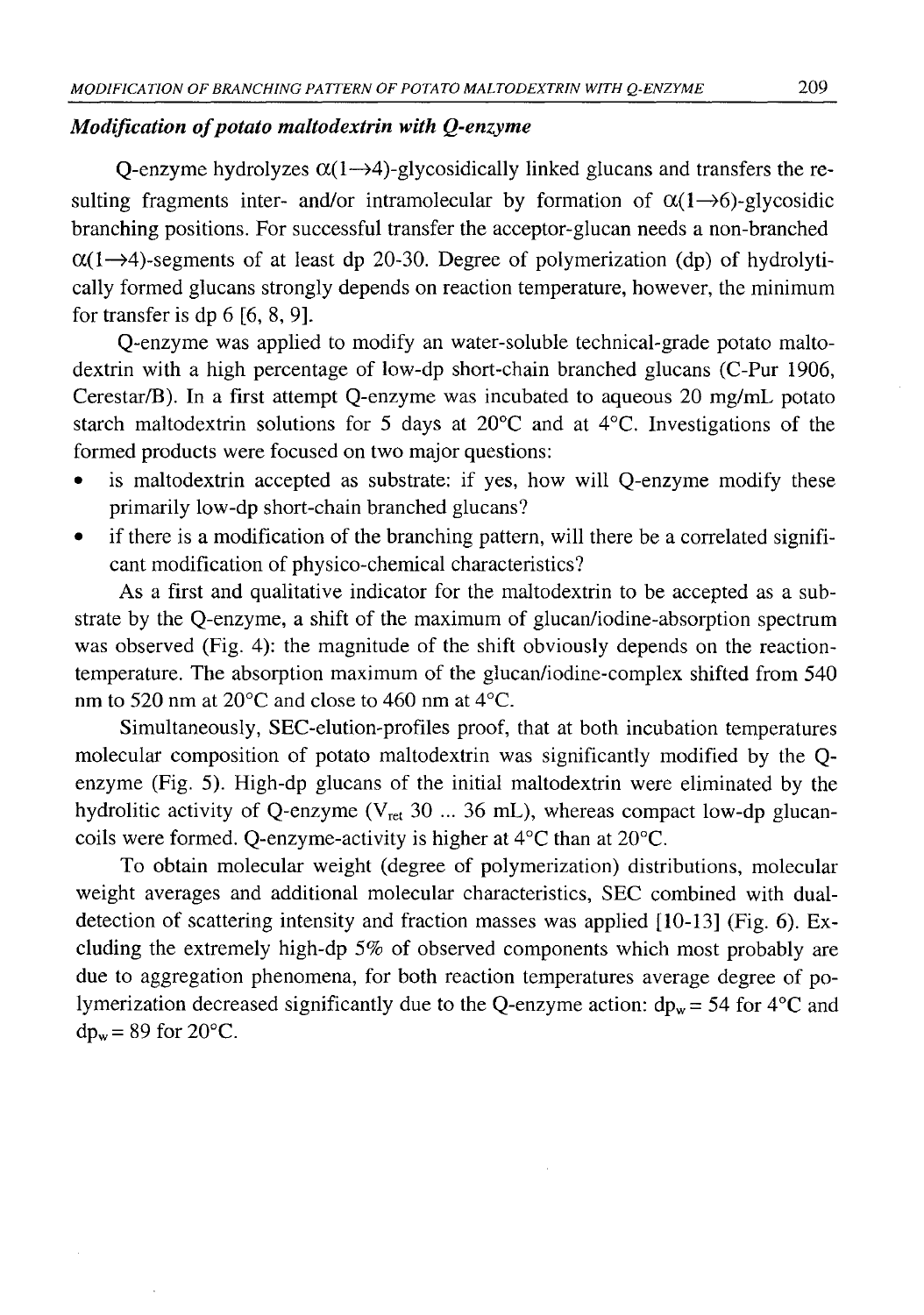

Fig. 4. VIS spectrum of potato maltodextrin (----), Q-enzyme modified potato maltodextrin at 20°C  $(-\Box -)$ , Q-enzyme modified potato maltodextrin at  $4^{\circ}C$  ( $-\Delta$ ); the first derivative of these spectra illustrate a shift of the absorption maximum (zero-intercept) and a broadening of absorbance in the wavelength-range below 550 nm; absorbance maxima: potato maltodextrin: 540 nm, Q-enzyme modified at 20°C: 520 nm, Q-enzyme modified at 4°C: approx. 460 nm.



Fig. 5. Normalized SEC elution profiles of mass fractions (ev [1/mL]): initial potato maltodextrin (--------); Q-enzyme modified potato maltodextrin at 20°C (— 0— ); Q-enzyme modified potato maltodextrin at  $4^{\circ}C$  ( $-\Delta$ ).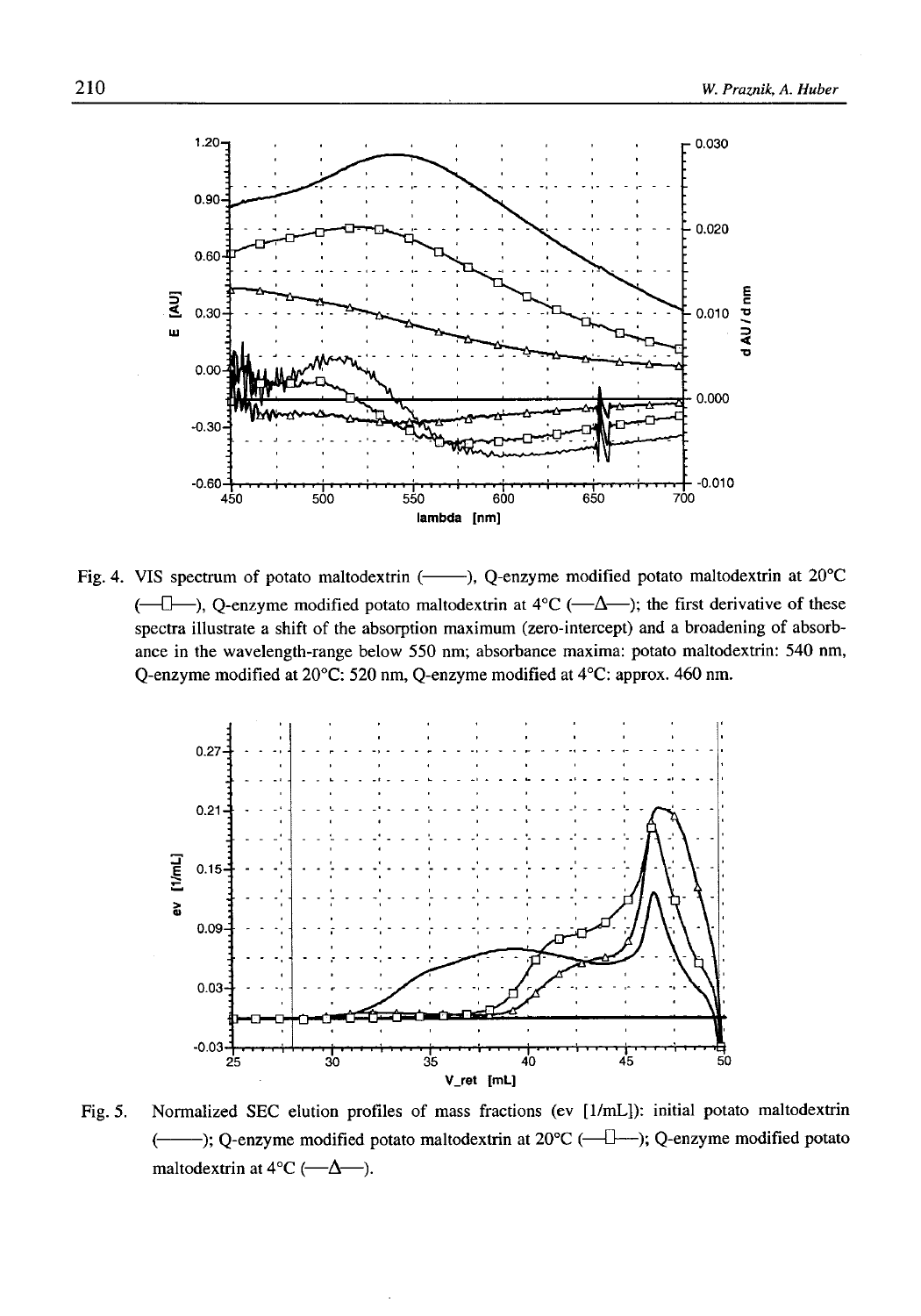For detailed investigations on Q-enzyme caused modifications in branching characteristics, the modified maltodextrins were selectively debranched with isoamylase and pullulanase. The obtained glucan-fragments then were analyzed by means of HPAEC-PAD (high performance anionic exchange chromatography - pulsed amperometric detection: DIONEX-system) and by analytical SEC. Componentcomposition of maltodextrins before and after debranching differ significantly and proof the increase of short-chain branching by Q-enzyme (Fig. 7). Hydrolysis by amylases can be excluded as the increase of low-dp glucan-chains is more pronounced at 4°C than at 20°C which is just the opposite of temperature dependence of amylaseactivity. Results of average molecular weights and degree of polymerization, obtained from analytical SEC, are listed in Tab.l.

#### Table 1

Weight and number average molecular weight  $(M_w, M_n)$ , weight and number average degree of polymerisation ( $dp_w$ ,  $dp_n$ ) and polydispersity ( $M_w/M_n$ ) of initial - and Q-enzyme modified maltodextrin after debranching

|               | initial potato | potato maltodextrin<br>potato maltodextrin |                                 |
|---------------|----------------|--------------------------------------------|---------------------------------|
|               | maltodextrin   | Q-enzyme modified at $20^{\circ}$ C        | Q-enzyme modified $4^{\circ}$ C |
| $M_w$ [g/M]   | 7566           | 3045                                       | 1873                            |
| $M_n$ [g/M]   | 2891           | 1382                                       | 1034                            |
| $dp_w$ [Glc]  | 46             |                                            | 12                              |
| $dp_n$ [Glc]  | 18             |                                            |                                 |
| $M_{w}/M_{n}$ | 2.6            |                                            | 1.8                             |



Fig. 6. Normalized differential degree of polymerization distribution: mass fractions (m\_dpD\_d, area = 1.0); initial potato maltodextrin (------- );Q-enzyme modified potato maltodextrin at 20°C  $(-1)$ ; Q-enzyme modified potato maltodextrin at 4°C ( $-\Delta$ ).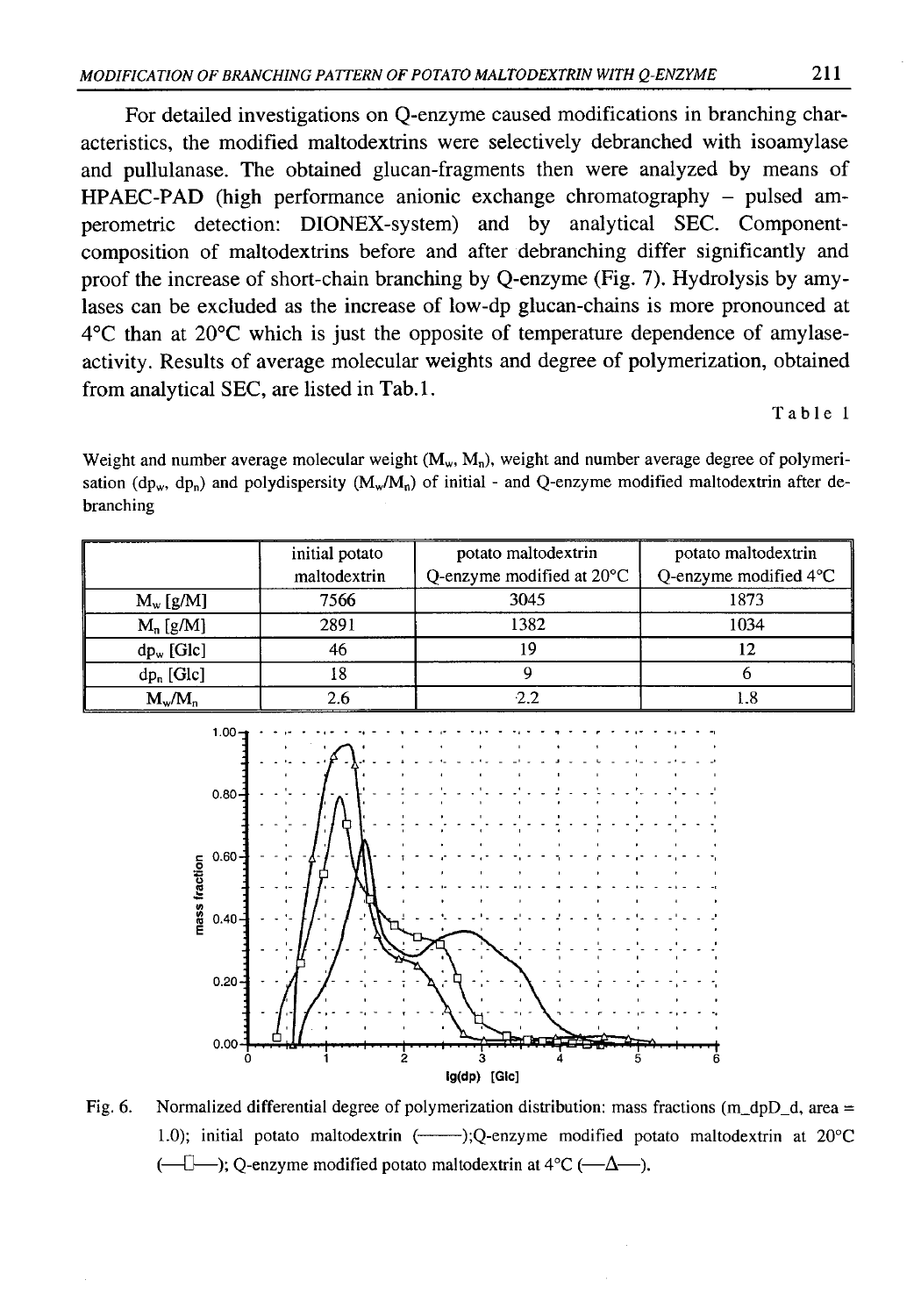Mass fractions of degree of polymerization distribution indicate that initially high-dp glucans have been transformed preferably into midrange-dp glucans by the Qenzyme. Simultaneously, packing density and scb-characteristics of these midrange-dp glucan coils increased.



Fig. 7. HPAEC-PAD analysis of debranched potato maltodextrin; glucan chain length distribution of initial potato maltodextrin (a), Q-enzyme modified potato maltodextrin at 20°C (b) and Q-enzyme modified maltodextrin at 4°C (c).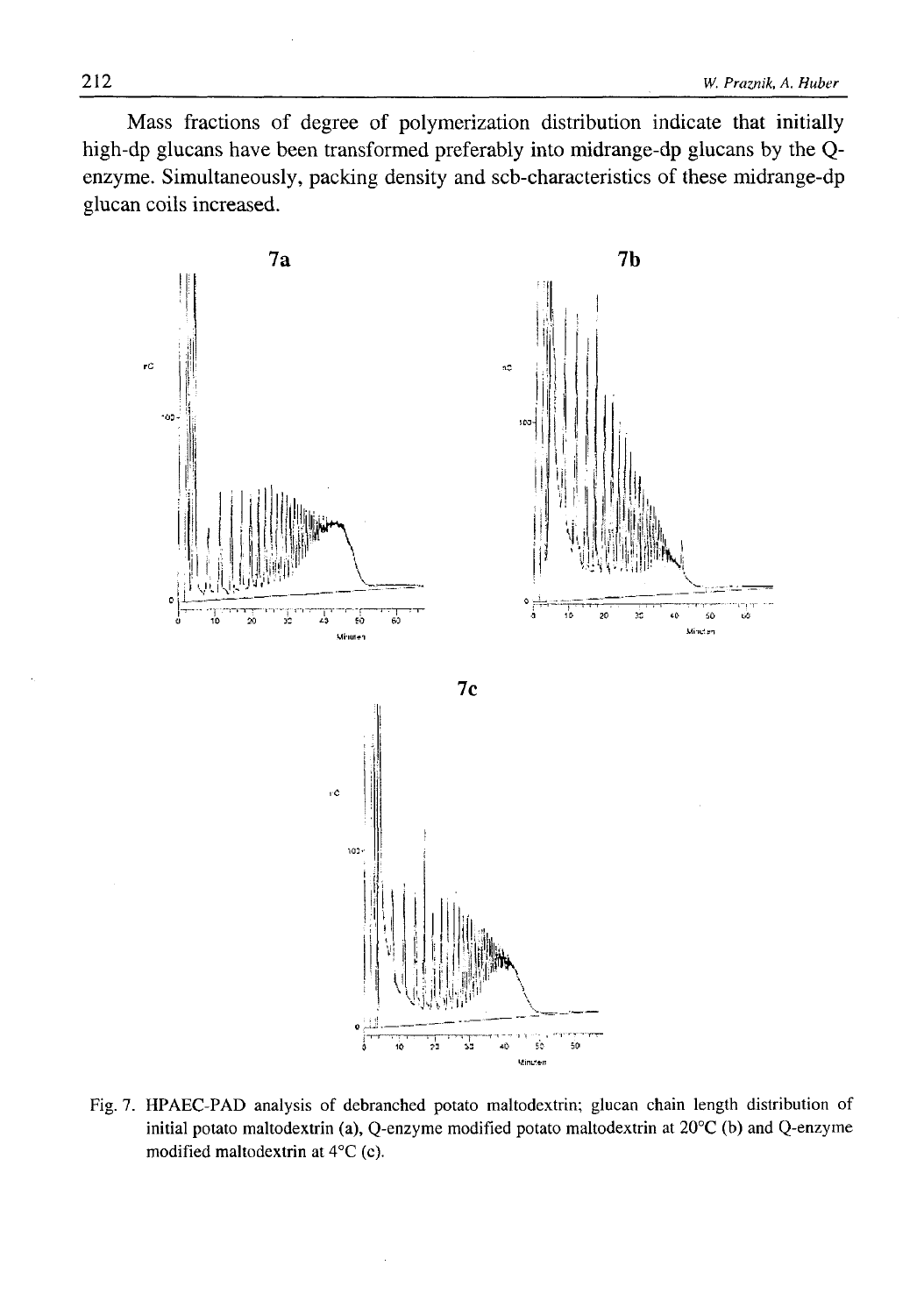Dionex- and SEC-profiles clearly show the differences in the activity of Qenzyme at 20°C and at 4°C:

at both temperatures Q-enzyme eliminates high-dp components more or less completely by transforming them into short-chain branched glucans;

transferase activity obviously is more pronounced at 4°C than at 20°C; packing density of glucan-coils is higher at 4°C than at 20°C which strongly indicates more pronounced scb-characteristics for glucans formed at 4°C compared to those formed at 20°C;

Detailed physico-chemical analysis of initial and Q-enzyme modified potato maltodextrins then was achieved from analysis of SEC-DRI/LALLS-data [14]. Distribution profiles of intrinsic viscosity, Staudinger/Mark/Houwink-constants *K* (dissolution status of glucan coils) and *a* (coil conformation) were calculated (Fig. 8-10). Average values and occupied ranges of these parameters are listed in Tab. 2.



Fig. 8. Intrinsic viscosity distribution (m\_IVD\_d); initial potato maltodextrin (-----------------);Q-enzyme modified potato maltodextrin at 20°C (— □— ); Q-enzyme modified maltodextrin at 4°C (— Δ— ).

A complex but nevertheless significant structure-sensitive parameter on the molecular level, intrinsic viscosity in terms of occupied volume per mass-unit of individual maltodextrin-components, can be achieved from absolute molecular weight data (SEC-DRI/LALLS) and universal SEC-calibration. Obviously Q-enzyme-activity stabilizes the glucan-coils by introducing branches which causes reduction of intermolecular polymer/polymer-interaction. Intrinsic viscosity monitors this modification quite sensitively and decreases significantly after Q-enzyme action. Of course, reduced occupied volumina partially are caused by reduced geometric coil dimensions but also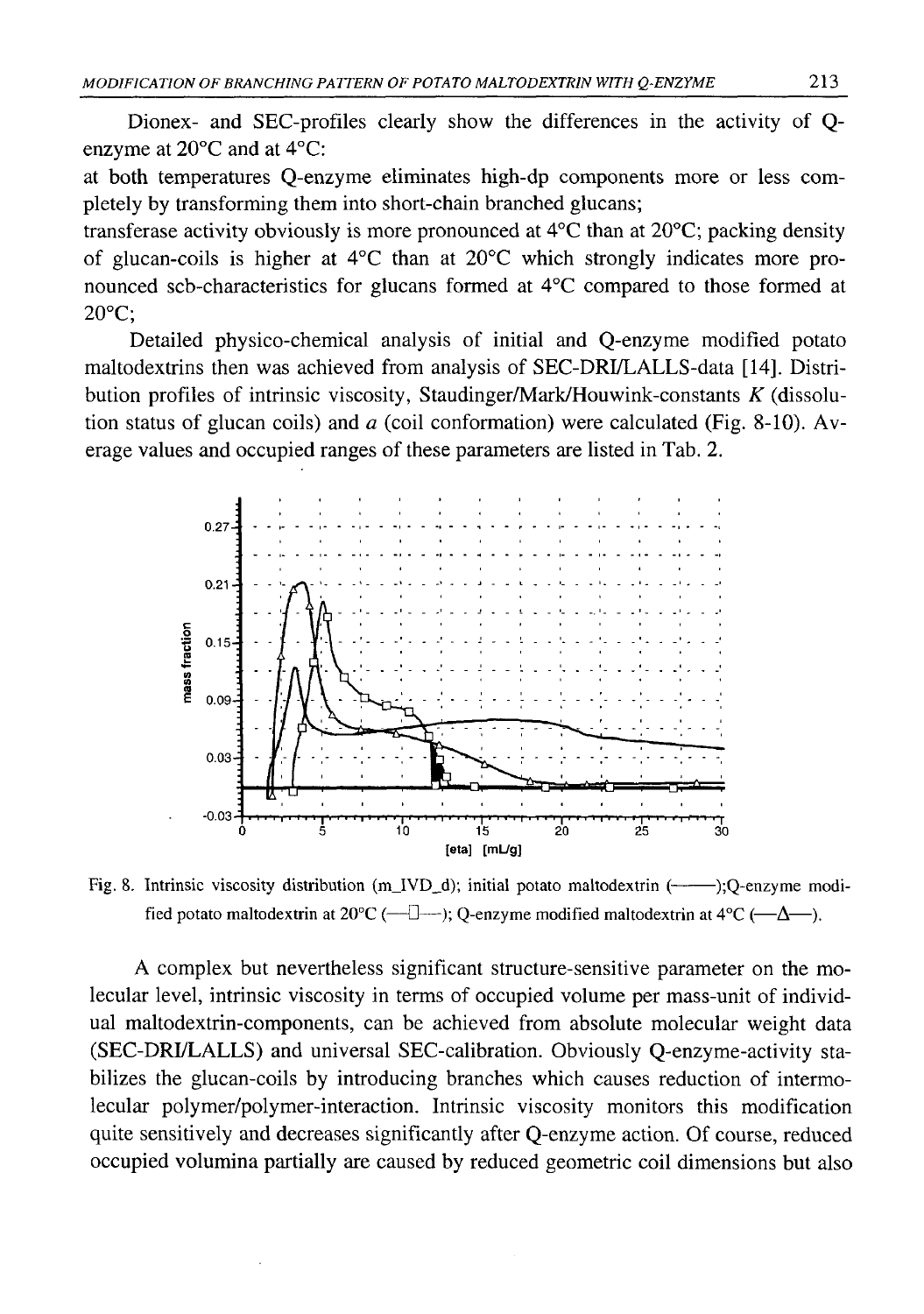by reduced 'interaction-radiľ of the modified glucans. Intrinsic viscosity according the power law  $[\eta]=K.M^a$  can be splitted into contributions correlated with molecular dimensions (M: molecular weight), polymer-coil conformation *(a)* and contributions correlated with interactive polymer-characteristics.



Fig. 9. Dependence of Staudinger/Mark/Houwink (SMH) exponent *a* of power low [ $\eta$ ]=K.M<sup>a</sup> on degree of polymerization of potato maltodextrin (initial), Q-enzyme modified at 20°C and Q-enzyme modified at 4°C.



Fig. 10. Dependence of Staudinger/Mark/Houwink (SMH) factor *K* of power low [ $\eta$ ]=K.M<sup>a</sup> on degree of polymerization of potato maltodextrin (initial), Q-enzyme modified at 20°C and Q-enzyme modified at 4°C.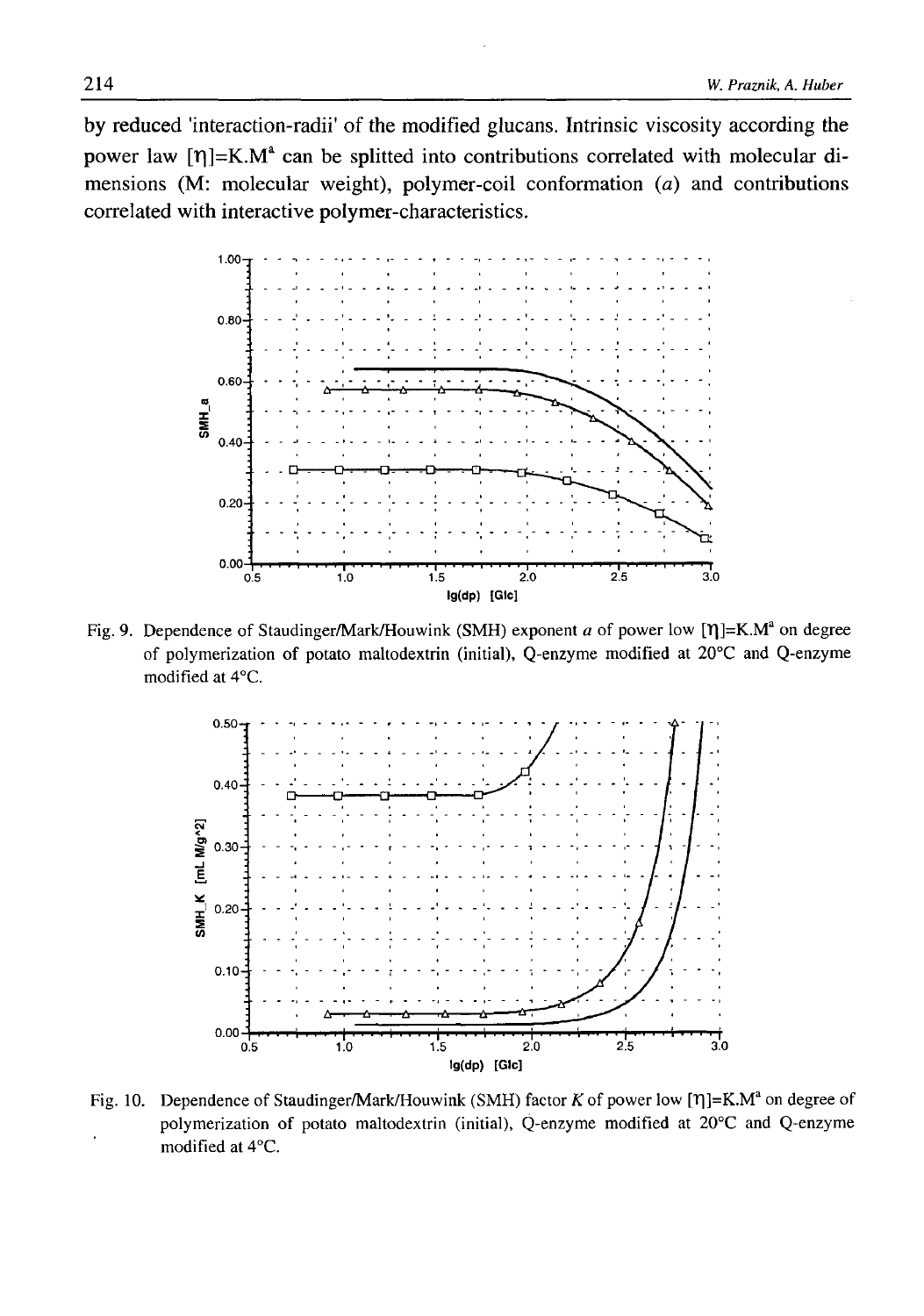Different K-values for Q-enzyme modified maltodextrins at  $4^{\circ}$ C and at  $20^{\circ}$ C strongly indicate different dissolution-states for the glucans: more pronounced polymer/solvent interaction for the glucans formed at 20°C than for those formed at 4°C. Although at both investigated reaction temperatures  $-4^{\circ}$ C and  $20^{\circ}$ C - glucan-coil dimensions decreased, a significant difference for products formed at 4°C and at 20°C was found: at 20°C the glucan-coils were even more compact than those formed at 4°C. Obviously and maybe primarily, Q-enzyme modifies interactive glucancharacteristics and therefore is suspected to be a key-tool to control interactioncorrelated macroscopic/technological material properties such as gelation-potential, freeze/thaw-stability, etc. on molecular level.

Table 2

| Characteristics                                                                                                               | Initial potato MD | Q-enzyme modi-<br>fied at $20^{\circ}$ C | Q-enzyme modi-<br>fied at $4^{\circ}$ C |
|-------------------------------------------------------------------------------------------------------------------------------|-------------------|------------------------------------------|-----------------------------------------|
| molecule dimension                                                                                                            | 145               | 138                                      | 136                                     |
| glucan coil radius [nm]                                                                                                       | 10.1              | 7.7                                      | 4.0                                     |
| molecule conformation<br>SMH $a$                                                                                              | 0.64              | 0.56                                     | 0.32                                    |
| molecular interactive potential<br>SMH $K$ [mL M $g-2$ ]                                                                      | 0.01              | 0.03                                     | 0.38                                    |
| occupied molecule volume due to dimen-<br>sion, conformation and interactive potential<br>$[\eta] = K.M^{\alpha} [mL g^{-1}]$ | 2.120<br>23       | 2.90<br>17                               | 331<br>8                                |

Molecular characteristics of initial potato maltodextrin, Q-enzyme modified at 20°C potato maltodextrin and Q-enzyme modified at 4°C potato maltodextrin

Thus, some first answers to the initial questions concerning Q-enzyme activity were obtained:

Q-enzyme accepts short-chain branched and primarily low-dp starch glucans as substrates and modifies the branching pattern such, that primarily the interactive potential of the glucan-coils is modified. Extent of modification, i.e. intensity of scbbranching and actual packing density of glucan-coils, strongly depends on external conditions, such as reaction-temperature.

Modification of interactive characteristics on the molecular level is strongly suspected to control macroscopic/technological qualities of starch-based materials - at least such qualities, which obviously are correlated with interactive characteristics such as gelation potential or freeze/thaw-stability.

Summarizing, controlled modification of branching pattern of starch-glucans with Q-enzyme is equal to controlled modification of interactive starch-glucan properties on the molecular level with consequences on macroscopic/technological material qualities.